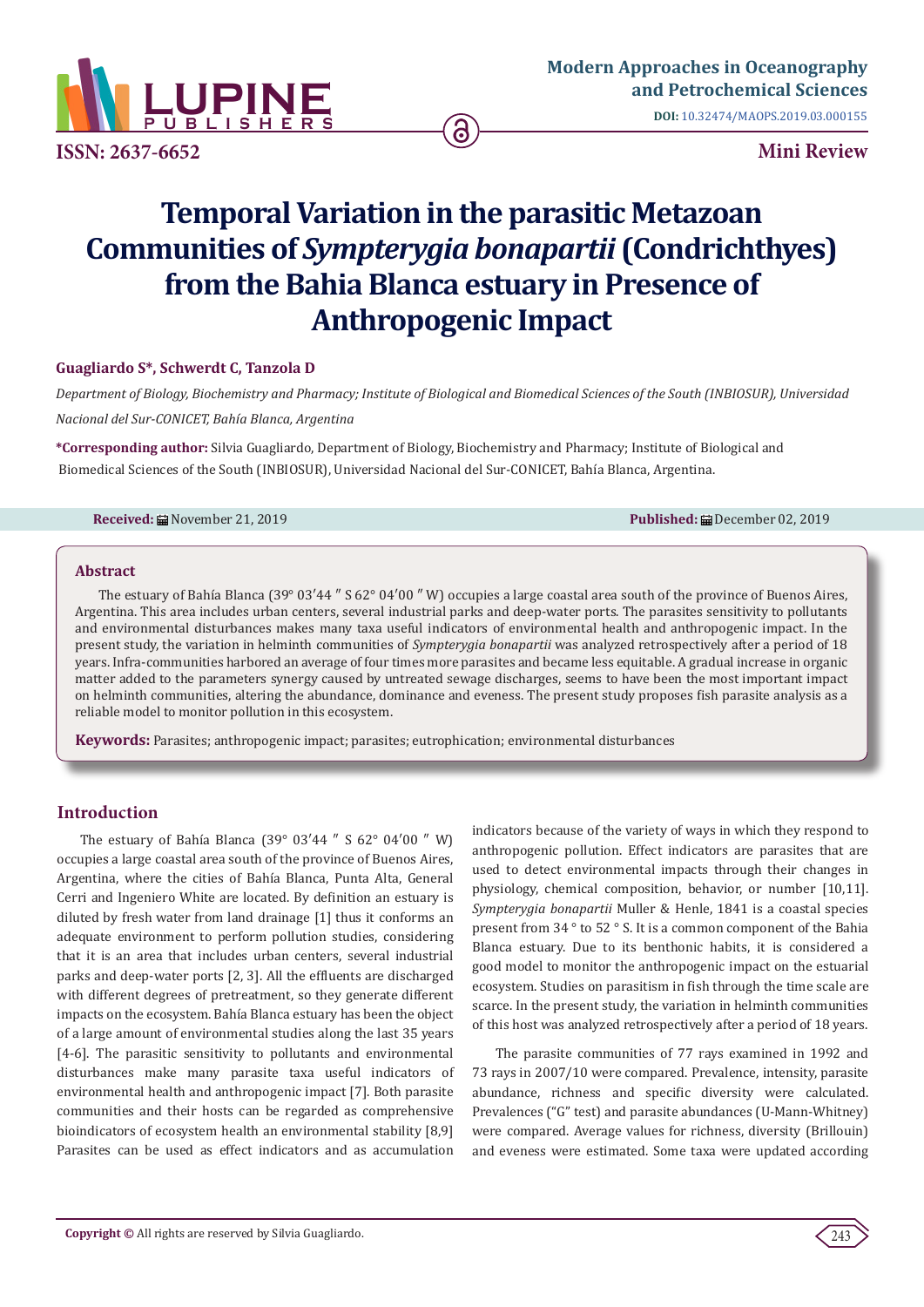to [12]. Nine parasite species were registered in 1992 and eight in 2007/10 with a total of 193 and 812 helminths respectively. *Calicotyle macrocotyle*, *Otodistomum pristiophori*, *Rhinebothrium chilensis*, *Dollfusiella acuta*, *Heteronybelinia mattisi*, *Proleptus acutus* and *Terranova galeocerdonis*, were common species at both times, while *Profilicollis chasmagnathi* and *Pseudoanisakis argentinensis*  were only registered in 1992. *Opecoeloides* sp. was only present in 2007. The total number of parasites was significantly different between periods ( $U = 2080$ ,  $p = 0.005$ ) however richness and diversity did not show significant differences ( $U = 2597$ ,  $p = 0.39$ ; U = 560, p = 0.92 respectively). In both periods, the dominant species was *R. chilensis* and about 70% of the fish harbored at least one parasitic species. In 2007/10 the dominance of rhinebothriidean was maintained but there was a marked increase in prevalence and a highly significant difference in the intensities of *D. acuta* (G = 28.94 p <0.001; U = 2050.5 p = 0.000 respectively) and a decrease in *P. acutus*. The eveness was significantly different between periods (U  $= 493.5$  p = 0.002). At the last period infra-communities harbored an average four times more parasites and became less equitable. The increase in the intensity of *D. acuta* was 26 times higher.

## **Discussion**

Eutrophication as a process of anthropic origin adds greater amounts of nutrients, mainly nitrogen, phosphorus and organic matter that usually limits dissolved oxygen decreasing water quality. According to the Environmental Monitoring of the Internal Estuary Area (1997) [13], the global analysis of the dynamic oceanographic parameters evaluated (inorganic micronutrients, phytoplankton pigments, particulate organic matter and dissolved oxygen) showed a consistent behavior with the historical background for this area. The condition identified at that moment was an environment with excellent physiological capacity for the development of biological processes. However, at that time the need for monitoring phosphorus compounds to the system and its possible dispersion mechanism with the risk of producing eutrophication was considered. The total hydrocarbon levels that were detected in the studied environment showed that so far there was no massive income of these compounds to the system. In 2004, high phosphate values were reported in Bahía Blanca estuary, this might indicate that the sewage discharge constituted a significant contribution of phosphates to the ecosystem [14]. Six years later, a similar monitoring report of the same area evidenced some considerable changes: a significant increase in three parameters (temperature, salinity and pH) and an accumulation of heavy metals in the sediments of the system. The levels of polycyclic aromatic hydrocarbons in the surface sediments of the study area in the estuary, presented concentrations corresponding to moderate levels of anthropic impact and moderate to high degree of contamination. That monitoring studies indicated constant processes of eutrophication, presence of heavy metals, hydrocarbons and an increasing contribution of cadmium to the ecosystem. Ecophysiological parameters showed lower levels of dissolved oxygen, percentages of oxygen saturation, and high levels of organic matter [15].

The results of the present study are consistent with the expected helminths behavior in these situations (an increase of cestodes in eutrophied water and a decrease in nematodes in presence of hydrocarbons, pesticides and polychlorinated biphenyls (PCBs)) [11]. An increase of four times in the parasite burden, 26 times greater in *D. acuta* abundances, and a decrease in *P. acutus* abundances could be justified by the increase in eutrophication and presence the hydrocarbons. The reported information makes parasitologists to consider parasites not only as causes of disease but also as bioindicators of the environmental quality. The characteristics of fish parasite communities as reflected by their biodiversity were found to be significantly different between reference and polluted sites [16]. The environmental conditions in the estuary of Bahía Blanca seem to continue worse. The report of 2017 and 2018 pointed out the internal zone of the Bahía Blanca estuary as moderately eutrophic, with biological stress conditions, high levels of macronutrients and minimum values of dissolved oxygen in some stations [17].

### **Conclusion**

A gradual increase in organic matter added to the parameter's synergy caused by untreated sewage discharges, seems to have been the most important impact on helminth communities, altering the abundances, dominances and eveness in the parasite communities of *Sympterygia bonapartii* along 18 years. The present study proposes fish parasite analysis as a reliable model to monitor pollution in this ecosystem.

## **References**

- 1. [Perillo GM \(1995\) Definitions and geomorphologic classifications of](https://www.sciencedirect.com/science/article/pii/S0070457105800226) [estuaries. Developments in Sedimentology 53: 17-47.](https://www.sciencedirect.com/science/article/pii/S0070457105800226)
- 2. Pucci AE, Freije RH, Astesuain RO, Zavatti JR, Sericano JL (1980) Pollution evaluation of the waters and sediments of the White Bay. Contribuciones Científicas IADOPP. 56-69.
- 3. [Marcovecchio JE, Botté SE, Delucchi F, Arias A, Fernández Severini](https://www.researchgate.net/publication/264544345_Pollution_processes_in_Bahia_Blanca_estuarine_environment) [M D, et al. \(2008\). Pollution processes in Bahía Blanca estuarine](https://www.researchgate.net/publication/264544345_Pollution_processes_in_Bahia_Blanca_estuarine_environment) environment. [Perspectives on integrated coastal zone management in](https://www.researchgate.net/publication/264544345_Pollution_processes_in_Bahia_Blanca_estuarine_environment) [South America, 303-316.](https://www.researchgate.net/publication/264544345_Pollution_processes_in_Bahia_Blanca_estuarine_environment)
- 4. Marcovecchio J, Moreno V, Pérez A (1988) Determination of some heavy metal baselines in the biota of Bahía Blanca, Argentina. The Science of the Total Environment 75: 181-190.
- 5. [Marcovecchio J, Freije RH \(2004\) Effects of anthropic intervention on](https://ri.conicet.gov.ar/handle/11336/16737) [coastal marine systems: The Bahía Blanca estuary. National Academy of](https://ri.conicet.gov.ar/handle/11336/16737) [Exact, Physical and Natural Sciences \(ANCEFN\), Argentina 56\(1\): 115-](https://ri.conicet.gov.ar/handle/11336/16737) [132.](https://ri.conicet.gov.ar/handle/11336/16737)
- 6. [Botté SE, Freije RH, Marcovecchio JE \(2008\) Dissolved heavy metal \(Cd,](https://www.ncbi.nlm.nih.gov/pubmed/17639330) [Pb, Cr, Ni\) concentrations in surface water and porewater from Bahia](https://www.ncbi.nlm.nih.gov/pubmed/17639330) [Blanca estuary tidal flats. Bulletin of Environmental Contamination and](https://www.ncbi.nlm.nih.gov/pubmed/17639330) [Toxicology 79 \(4\): 415-421.](https://www.ncbi.nlm.nih.gov/pubmed/17639330)
- 7. [Sures B, Nachev M, Selbach C, Marcogliese D \(2017\) Parasite responses](https://www.ncbi.nlm.nih.gov/pubmed/28166838) [to pollution: what we know and where we go in 'Environmental](https://www.ncbi.nlm.nih.gov/pubmed/28166838) [Parasitology'. Parasites Vectors 10\(1\): 65.](https://www.ncbi.nlm.nih.gov/pubmed/28166838)
- 8. [Sures B \(2008\) Host-parasite interactions in polluted environments.](https://www.researchgate.net/publication/227749984_Host-parasite_interactions_in_polluted_environments) [Journal of Fish Biology 73\(9\): 2133-2142.](https://www.researchgate.net/publication/227749984_Host-parasite_interactions_in_polluted_environments)
- 9. [Yen Nhi T, Mohd Shazili N, Shaharom Harrison F \(2013\) Use of cestodes](https://www.sciencedirect.com/science/article/abs/pii/S0014489412003256) [as indicator of heavy-metal pollution. Experimental Parasitology 133\(1\):](https://www.sciencedirect.com/science/article/abs/pii/S0014489412003256) [75-79.](https://www.sciencedirect.com/science/article/abs/pii/S0014489412003256)

**Citation:** Guagliardo S, Schwerdt C, Tanzola D. Temporal Variation in the parasitic Metazoan Communities of *Sympterygia bonapartii*  (Condrichthyes) from the Bahia Blanca estuary in Presence of Anthropogenic Impact. Mod App Ocean & Pet Sci 3(1)-2019. MAOPS. MS.ID.000155. DOI: [10.32474/MAOPS.2019.03.00015](http://dx.doi.org/10.32474/MAOPS.2019.03.000155)5